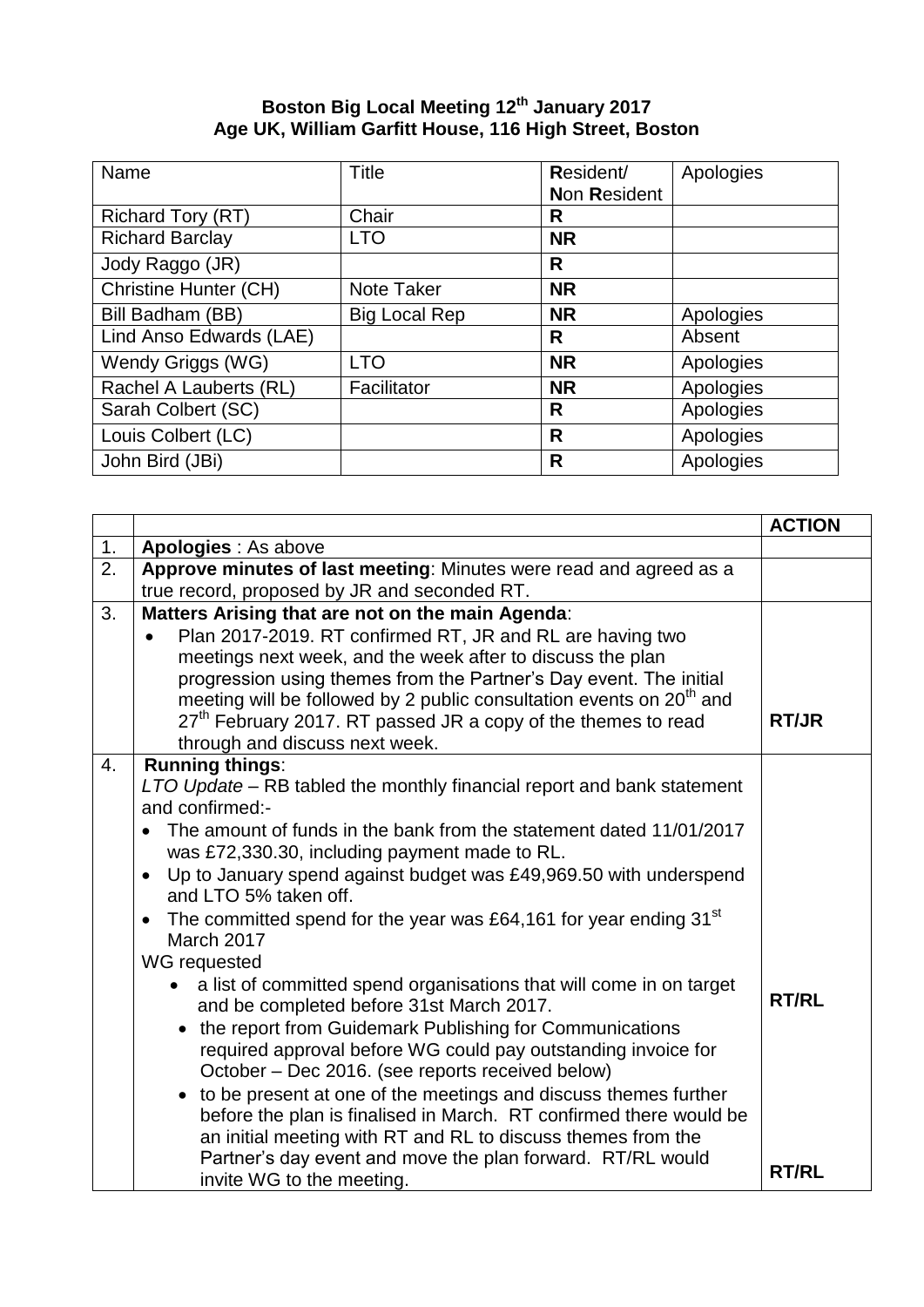|    |                                                                                                                                                                                                                                                                                                                                                                                                                                                                                                                                                                                                                                                                                                                                                                                                                                   | <b>ACTION</b>                       |
|----|-----------------------------------------------------------------------------------------------------------------------------------------------------------------------------------------------------------------------------------------------------------------------------------------------------------------------------------------------------------------------------------------------------------------------------------------------------------------------------------------------------------------------------------------------------------------------------------------------------------------------------------------------------------------------------------------------------------------------------------------------------------------------------------------------------------------------------------|-------------------------------------|
|    | <b>January Underspend</b><br>1. Young people's development fund, Older residents supporting<br>croquet, Older residents fitness and wellbeing and Promote small<br>business start-up - all underspends are the same as last month<br>2. Older residents fitness & wellbeing - following discussion it was<br>agreed RL would ask for no more invoices until we can ascertain<br>what the funds received have been spent on and a report is<br>received.<br>3. Croquet Club - see proposals below.<br>RT confirmed he and RL are meeting with Stuart Hellon on Wednesday<br>25 <sup>th</sup> January to discuss Boston Community Transport's arrangements for<br>employing a paid Coordinator.<br>Building the Partnership-RT confirmed we are hoping to encourage<br>interest from attendees of the public consultation meetings. | <b>RT/RL</b>                        |
| 5. | <b>Doing things:</b><br>Reports Received - RT handed the reports received from Boston in<br>Bloom (no invoice), Memory Lane (£759.75 invoice), Guidemark<br>Publishing (£1,360.80 invoice) and Boston United Football in the<br>Community (BUFIC) for the Group members to review and approve. JR<br>confirmed the BUFIC report showed increase in attendance from the BBL<br>area. The Group read the 4 reports and agreed they be passed to the rest<br>of the panel to review and give their agreement to pay the invoices.<br>RT reported no invoice had been received from the Bloom Committee and<br>suggested RL chase up.<br>Recent Activity - see below                                                                                                                                                                  | <b>RL/Other</b><br>panel<br>members |
|    | Community Chest - RT reported on:<br>a visit by the panel to the Boston Lincolnshire Down's Syndrome<br>Group who had purchased their soft play equipment. JR had sent<br>photos and an article to JB to put on the website.<br>an email from Fran Taylor confirming that the Healthy Walks group<br>are now an independent community group and are having a<br>celebration walk and afternoon tea on 23/1/2017 at 1.40 pm at the<br>Conservative Club, group members are welcome to attend. RT<br>confirmed he would attend and give a cheque presentation of<br>£1,000 at the same time.                                                                                                                                                                                                                                        | <b>RT</b>                           |
|    | RT confirmed he had received an invite from Boston Women's Aid to a<br>Boston Join the Dots event at Kirton Town Hall on 1 <sup>st</sup> February 2017. This<br>is an all day networking event with other community groups. RL to obtain<br>more information about the event and liaise with RT before he attends.<br><i>Proposals - JR reported that the Croquet Club had confirmed they had an</i><br>agreement with the Council that they were responsible for maintaining the<br>fence and area but had the use of the pitch for free. The land still belongs<br>to the Council. Following discussion it was agreed the £500 would be paid<br>as funds had already been allocated. RL to pass the proposal to rest of<br>the panel to review and give their agreement to pay.                                                 | <b>RL</b><br><b>RL</b>              |